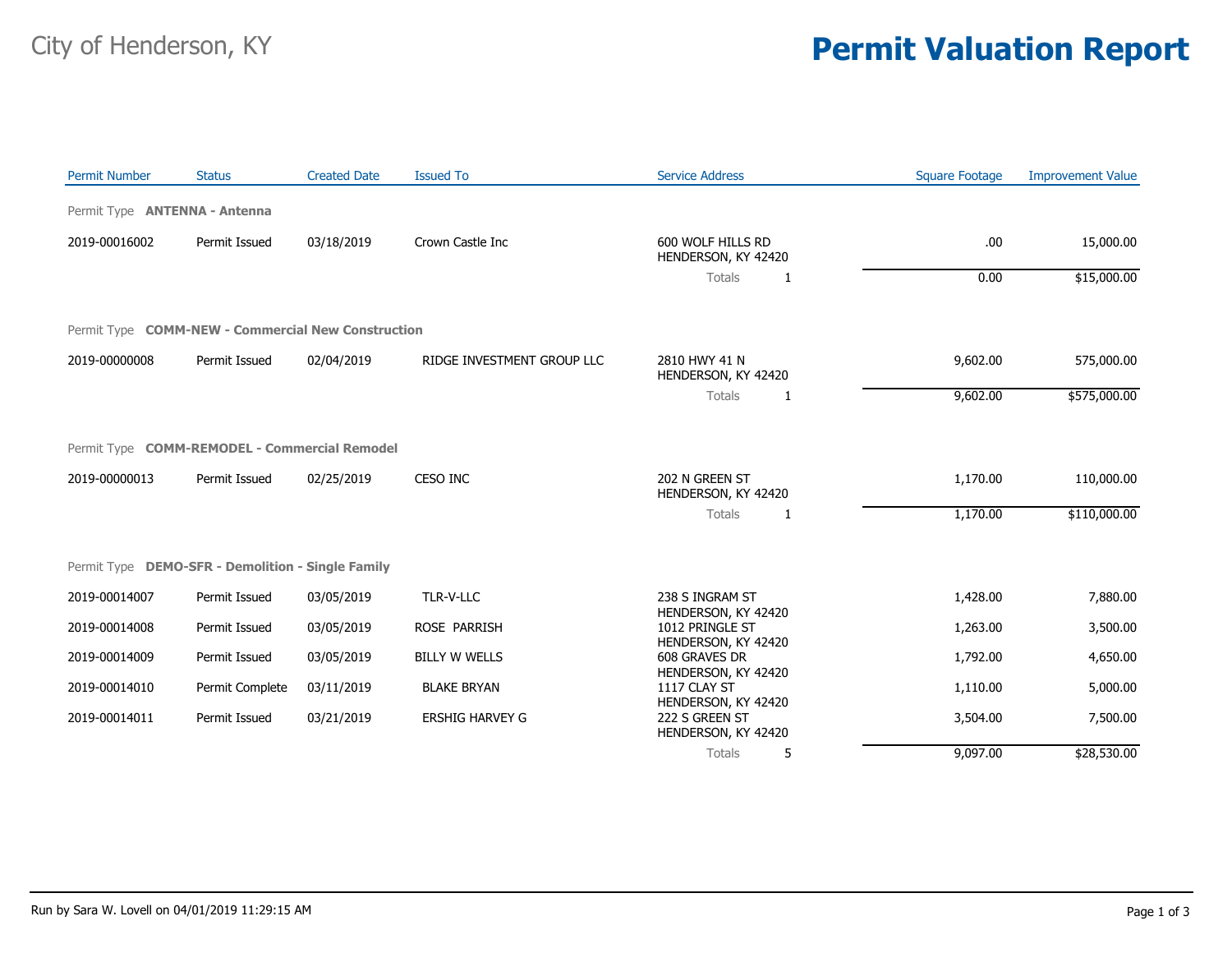## City of Henderson, KY **Permit Valuation Report**

| <b>Permit Number</b> | <b>Status</b>                                        | <b>Created Date</b> | <b>Issued To</b>                  | <b>Service Address</b>                                      | <b>Square Footage</b> | <b>Improvement Value</b> |
|----------------------|------------------------------------------------------|---------------------|-----------------------------------|-------------------------------------------------------------|-----------------------|--------------------------|
|                      | Permit Type DUP-NEW - Duplex New Construction        |                     |                                   |                                                             |                       |                          |
| 2019-00011010        | Permit Issued                                        | 03/05/2019          | <b>BLACK PEARL PROPERTIES LLC</b> | 525 S ELM ST ELEC TEMP<br>HENDERSON, KY 42420               | 1,614.00              | 115,000.00               |
|                      |                                                      |                     |                                   | <b>Totals</b><br>1                                          | 1,614.00              | \$115,000.00             |
|                      | Permit Type MH-NEW - Manufactured Home New           |                     |                                   |                                                             |                       |                          |
| 2019-00010002        | Permit Issued                                        | 03/27/2019          | PAYNLAMB INC                      | 2310 ADAMS LN #41<br>HENDERSON, KY 42420                    | 980.00                | 2,600.00                 |
|                      |                                                      |                     |                                   | Totals<br>1                                                 | 980.00                | \$2,600.00               |
|                      | Permit Type SFR-ACC - Single Family Accessory        |                     |                                   |                                                             |                       |                          |
| 2019-00005010        | Permit Issued                                        | 03/05/2019          | <b>GISH BRYAN D</b>               | 817 LIEBER ST<br>HENDERSON, KY 42420                        | 296.00                | 7,285.00                 |
| 2019-00005011        | Permit Issued                                        | 03/06/2019          | <b>CLARK TAMECA JILL</b>          | 959 VILLAGEBROOK DR<br>HENDERSON, KY 42420                  | 320.00                | 3,000.00                 |
| 2019-00005016        | Permit Issued                                        | 03/21/2019          | VIRGIL HANGANU                    | 302 TURNER AVE<br>HENDERSON, KY 42420                       | 792.00                | 7,865.00                 |
|                      |                                                      |                     |                                   | Totals<br>3                                                 | 1,408.00              | \$18,150.00              |
|                      | Permit Type SFR-ADD - Single Family Addition         |                     |                                   |                                                             |                       |                          |
| 2019-00005014        | Permit Issued                                        | 03/14/2019          | CLARK BRUCE W & CARLA J           | 1303 MADISON ST<br>HENDERSON, KY 42420                      | 384.00                | 3,000.00                 |
|                      |                                                      |                     |                                   | Totals<br>1                                                 | 384.00                | \$3,000.00               |
|                      | Permit Type SFR-NEW - Single Family New Construction |                     |                                   |                                                             |                       |                          |
| 2019-00005009        | Permit Issued                                        | 03/05/2019          | J M DEVELOPMENT INC               | <b>665 CONSTANZA DR</b>                                     | 1,653.00              | 170,000.00               |
| 2019-00005012        | Permit Issued                                        | 03/11/2019          | Habitat for Humanity of Henderson | HENDERSON, KY 42420<br>55 PARAGON DR<br>HENDERSON, KY 42420 | 1,096.00              | 90,000.00                |